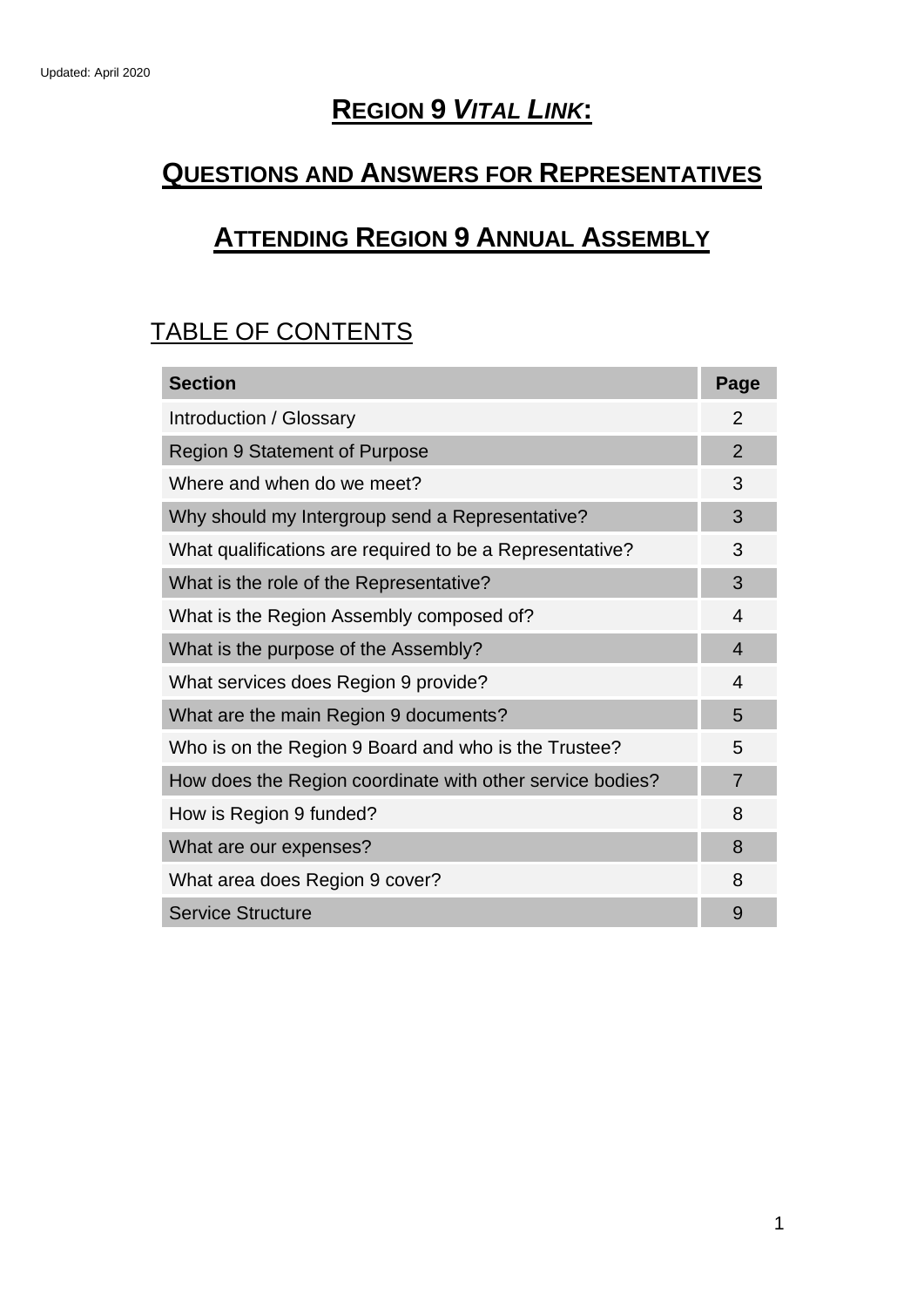# **INTRODUCTION**

The Representative is a vital link in the chain of OA's Service Structure – You have been elected by your Intergroup (IG) or Language/National Service Board (NSB/LSB) to attend the R9 Assembly – congratulations!

If you are lucky, your predecessor has briefed you on the job or given you a file with information in it. If not, you may need to find out a lot, very quickly. We hope this booklet helps you.

Here are some of the questions that experienced members in OA are frequently asked about R9 service matters. These answers may give you a clearer idea of what the role of a Representative is in relation to the R9 assembly.

It must be emphasized that there are no 'right answers', only shared experience of what has worked well for others. All the suggested answers are to be found either in the Twelve Traditions and Twelve Concepts of OA, the R9 Bylaws or the Policies and Procedures (P&P) Manual of R9. Other sources of information are Groups, IGs and NSB/LSBs and previous year's R9 minutes, which are available [online.](http://www.oaregion9.org/region-9-membersgroups/region-9-assembly/) When in doubt, don't hesitate to ask the advice of more experienced OAs.

# **GLOSSARY**

| <b>OA</b>      | <b>Overeaters Anonymous</b>                                      |
|----------------|------------------------------------------------------------------|
| IG             | Intergroup                                                       |
| <b>BoT</b>     | <b>Board of Trustees</b>                                         |
| <b>WSBC</b>    | World Service Business Conference (also known as the Conference) |
| NSB/LSB        | National/Language Service Board                                  |
| R <sub>9</sub> | Region 9                                                         |
| <b>WSO</b>     | <b>World Service Office</b>                                      |
| <b>RCC</b>     | <b>Region Chairs Committee</b>                                   |
| <b>BL</b>      | <b>Bylaws</b>                                                    |
| P&P            | <b>Policies and Procedures Manual</b>                            |
| <b>REP</b>     | Representative                                                   |
|                |                                                                  |

#### **REGION 9 STATEMENT OF PURPOSE**

Our statement of purpose reads: "Our primary purpose is to carry the OA message to the still suffering compulsive overeater, wherever they may live and whatever language they may speak. In fulfilling our purpose, we should ever strive to achieve worldwide unity and common policies among all countries. With love and tolerance as our code, together we can do what we could never do alone".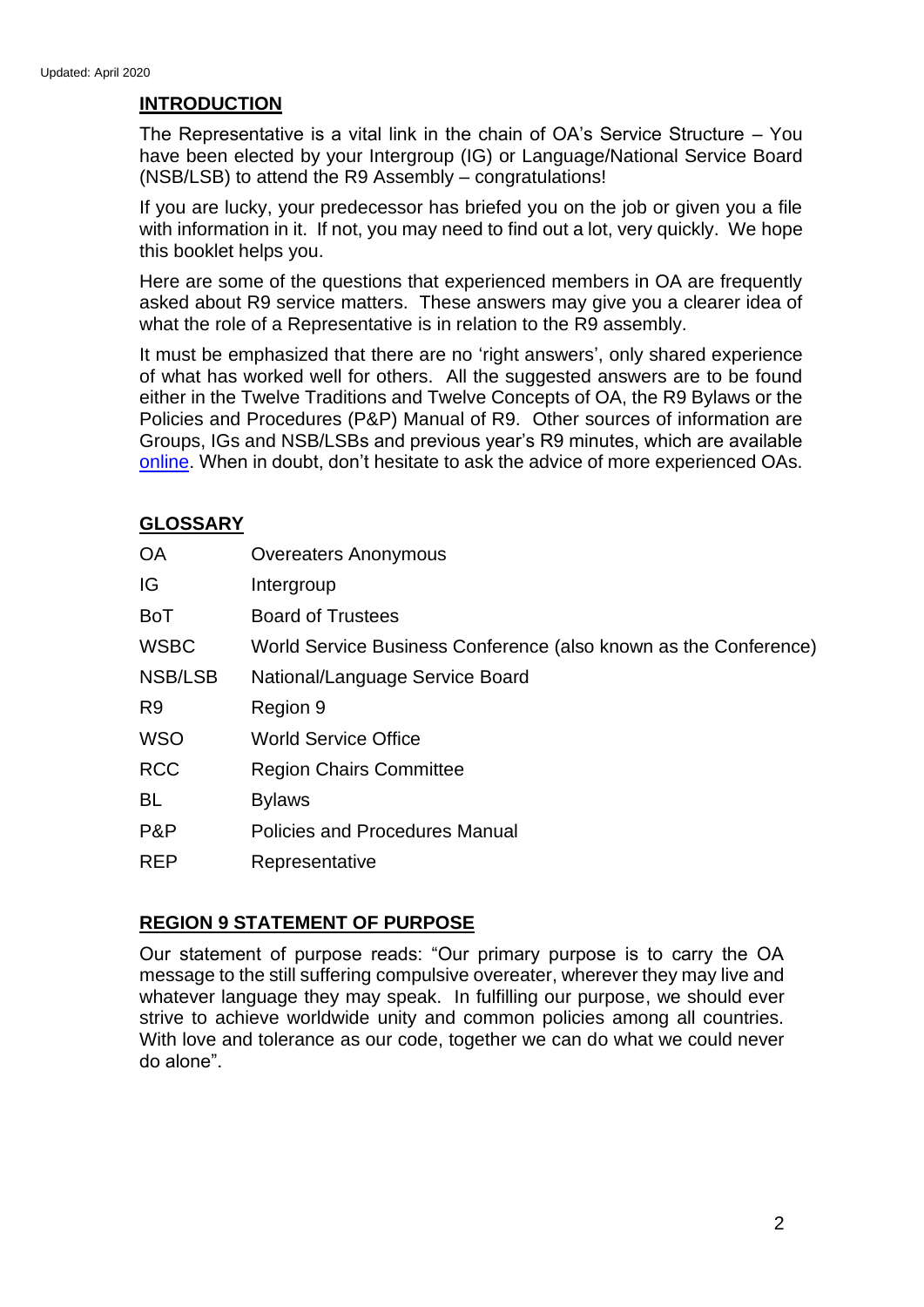### **WHERE AND WHEN DO WE MEET?**

Every year we hold an Assembly in which the officers of R9 meet with representatives from IGs and National/Language Service Boards (NSB/LSBs) from all over R9. Non-affiliated groups (groups which are not part of an IG) may also be represented.

We meet within R9. IGs and NSB/LSB who feel able to host the event make an application, with the selection usually taking place one-two years in advance.

#### **WHY SHOULD MY INTERGROUP (IG) SEND A REPRESENTATIVE?**

Because this is the only way to get your IG or NSB/LSB's views heard by the group conscience of R9 as a whole. If your representative isn't there you cannot contribute or change anything or indeed listen and take home to your IG or NSB/LSB news and views of what's going on elsewhere. When more representatives are present, the group conscience process is strengthened.

#### **WHAT QUALIFICATIONS ARE REQUIRED TO BE A REPRESENTATIVE?**

Your local IG or NSB/LSB decides. Successful representatives are OA members who have previously had some active experience of service at group, IG or NSB/LSB level and are familiar with the 12 Traditions, 12 Concepts of OA Service and the OA Service structure. This service is not appropriate for a newcomer. Qualifications are set by the local IG, or NSB/LSBs in their Bylaws.

#### **WHAT IS THE ROLE OF THE REPRESENTATIVE?**

The representative at R9 Assembly has two important roles to carry out. First is to be the liaison person between their home Service Body and R9. In particular informing their home SB of R9 matters and informing the R9 assembly of the needs and wishes of their home SB. The other is take an active part in service at region level. This service may take the form of participation in one of the Task Forces, fulfilling one of the many volunteer positions in the Region, becoming a Board member, or any combination of these positions.

You should be aware that some service commitment may be required during the year after the Assembly**.** Each IG or Service Body decides for themselves the term that their representative will participate in R9 Assembly. As the first year is often a learning year, we recommend that representatives should serve a term for at least two years, providing some essential continuity which is beneficial to both R9 and the individual representative.

If the representative speaks English as their second language, it may take some time to become comfortable in the R9 Assembly environment. In this instance it may be more appropriate for the representative to bring this to the attention of their SB with a view to them serving for longer than the suggested two years.

#### **WHAT IS THE REGION ASSEMBLY COMPOSED OF?**

The Assembly is composed of a Board, and IG and NSB/LSB representatives. The Board members are elected at the Assembly for a period of two years and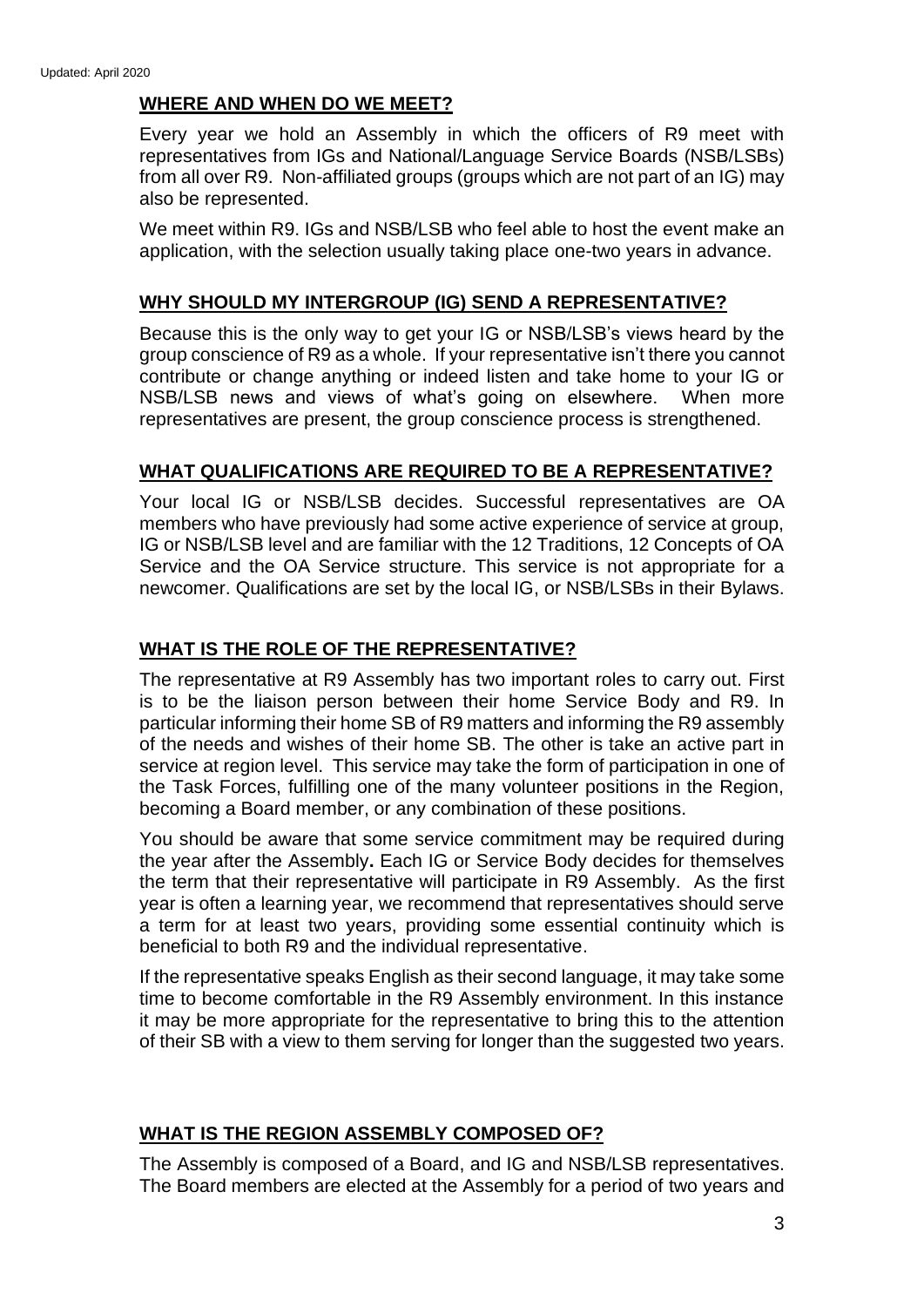a further two-year term if re-elected. The board members are: Chair, Secretary, Treasurer and Communications Officer. In addition, Committees are formed (from the representatives present) and Committee Chairs are elected or nominated. The R9 Trustee attends the Assembly and has a voice but no vote. Visitors are welcome as observers.

### **WHAT IS THE PURPOSE OF THE ASSEMBLY?**

- To carry the OA message of recovery within R9
- To re-affirm OA unity within R9
- To report and discuss the different activities in the Region since the last Assembly
- To vote on Bylaw and Policy & Procedure manual changes, if any are proposed
- To elect new officers and Committee chairs
- To serve as a place where representatives from throughout the Region can get together to share their common experiences, problems and solutions
- To receive input and more information and news about the WSO from the BoT through the Trustee.

#### **WHAT SERVICES DOES R9 PROVIDE?**

Through our committees and other volunteer positions that operate year-round, R9 offers the following services to its members, NSB/LSBs, IGs and groups:

#### Budget and Finance

The Treasurer's main function is to project expenditure for the upcoming year, produce a budget and promote contributions throughout the Region. Details of our expenses are listed further in this document. The Treasurer is also responsible for our Projects and Translations Assistance fund.

#### Bylaws

The Assembly operates in accordance with Bylaws that were first laid down in the second Assembly of R9 (Munich 1985). Bylaws volunteers evaluate the Bylaws and P&P and propose changes/additions to ensure that they continue to meet the needs of the Assembly and the Region as a whole and are in accordance with OA Bylaws Subpart B.

#### Public Information (PI)

The PI committee selects one or more projects to work on throughout the year, to help bring the message about OA to the general public, or to help other members of OA in R9 with this important service.

#### Translations and Literature

We have volunteers reviewing our master lists of translated materials and literature, as well as a large glossary of OA terms. R9 Translation guidelines are available on the [website of R9.](http://www.oaregion9.org/service/translation-of-oa-literature/)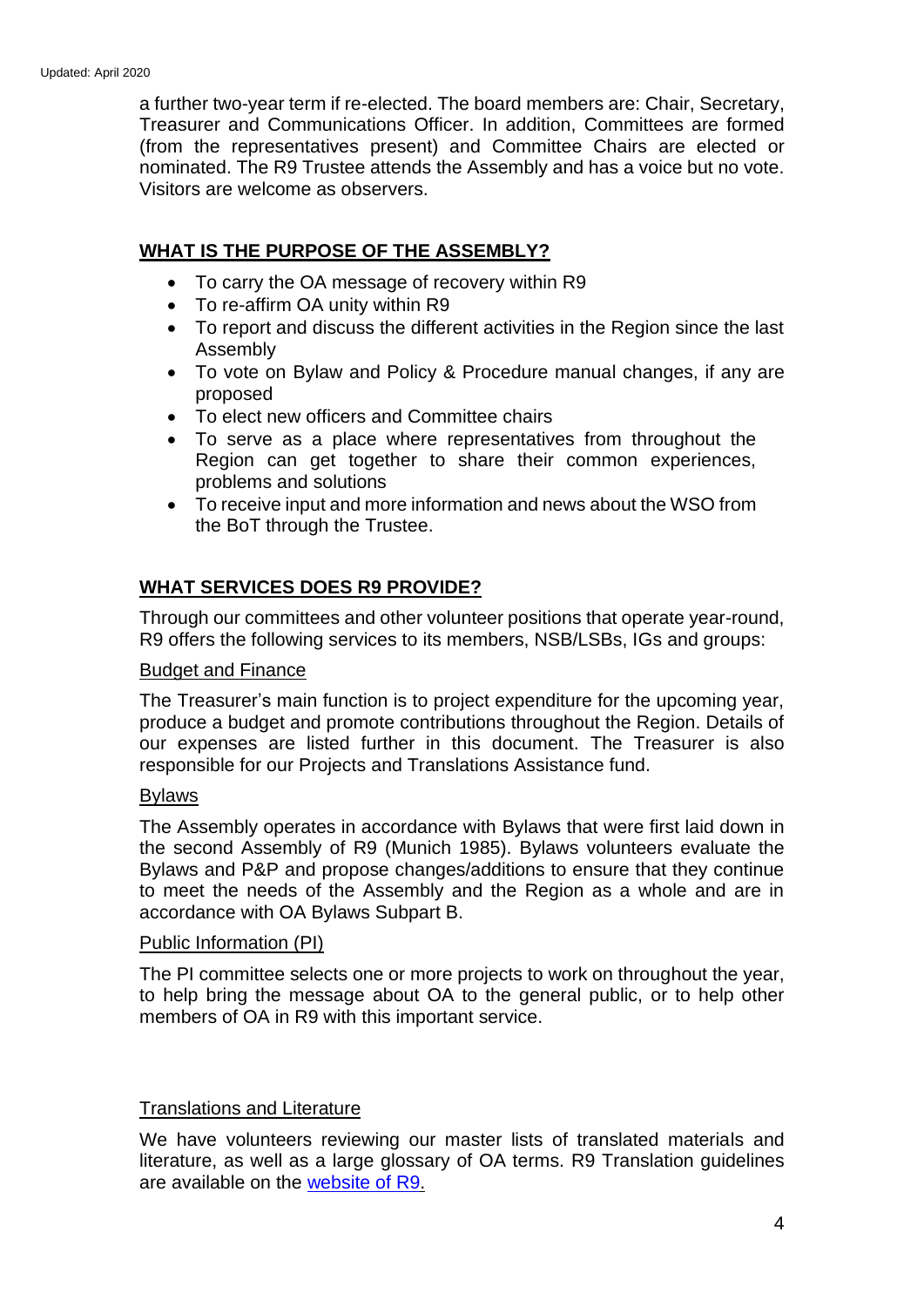#### **Webmaster**

R9 has a dedicated volunteer who assumes the role of webmaster for our website, [www.oaregion9.org.](http://www.oaregion9.org/) The website is an important tool for us to keep vital information available to our member groups.

#### Sponsorship list

Individual OA members in R9 have access to a unique resource coordinated by two volunteers in the Region. Available sponsors are invited to register on the list, which is provided to OA members looking for a sponsor. Sponsors are available in many languages represented throughout the Region. Members can email [sponsors@oaregion9.org](mailto:sponsors@oaregion9.org) to be added to the list and to find a sponsor or a sponsee.

# **WHAT ARE THE MAIN R9 DOCUMENTS?**

Bylaws – Our Bylaws form our main official document which defines our structure, our affiliation with OA, our Purpose and our legal status as an organization.

Policies and Procedures – commonly referred to as our P&P, this document details how we go about achieving our goals, with a large portion devoted to our financial procedures, as well as job and taskforce descriptions.

Changes to these documents can only take place at our Annual Assembly, and as such, they are only updated once a year. The latest version of these documents can be found [here.](http://www.oaregion9.org/service/bylaws-committee/)

# **WHO IS ON THE R9 BOARD AND WHO IS THE TRUSTEE?**

#### R9 Chair

The R9 Chair is elected by the R9 Assembly for a period of two years and fulfills a variety of duties; re-election for another two-year term is possible.

- Represents R9 at WSBC and is involved in different Conference Committees and activities
- Is invited with other Region Chairs to attend one BoT meeting each year
- Attends one additional Region Chairs Committee meeting held in conjunction with an assembly of one of the other regions
- Is a member of the WSBC's Region Chairs Committee (RCC), working in cooperation with the Chairs of the other 9 regions, meeting and communicating about the services and needs of all the regions
- Chairs the annual R9 Assembly, and R9 Board meetings
- Attends different functions within the Region and may hold Service and Traditions workshops where budget allows.
- Coordinates all activities of the R9 Board, its task forces and its volunteers

#### R9 Treasurer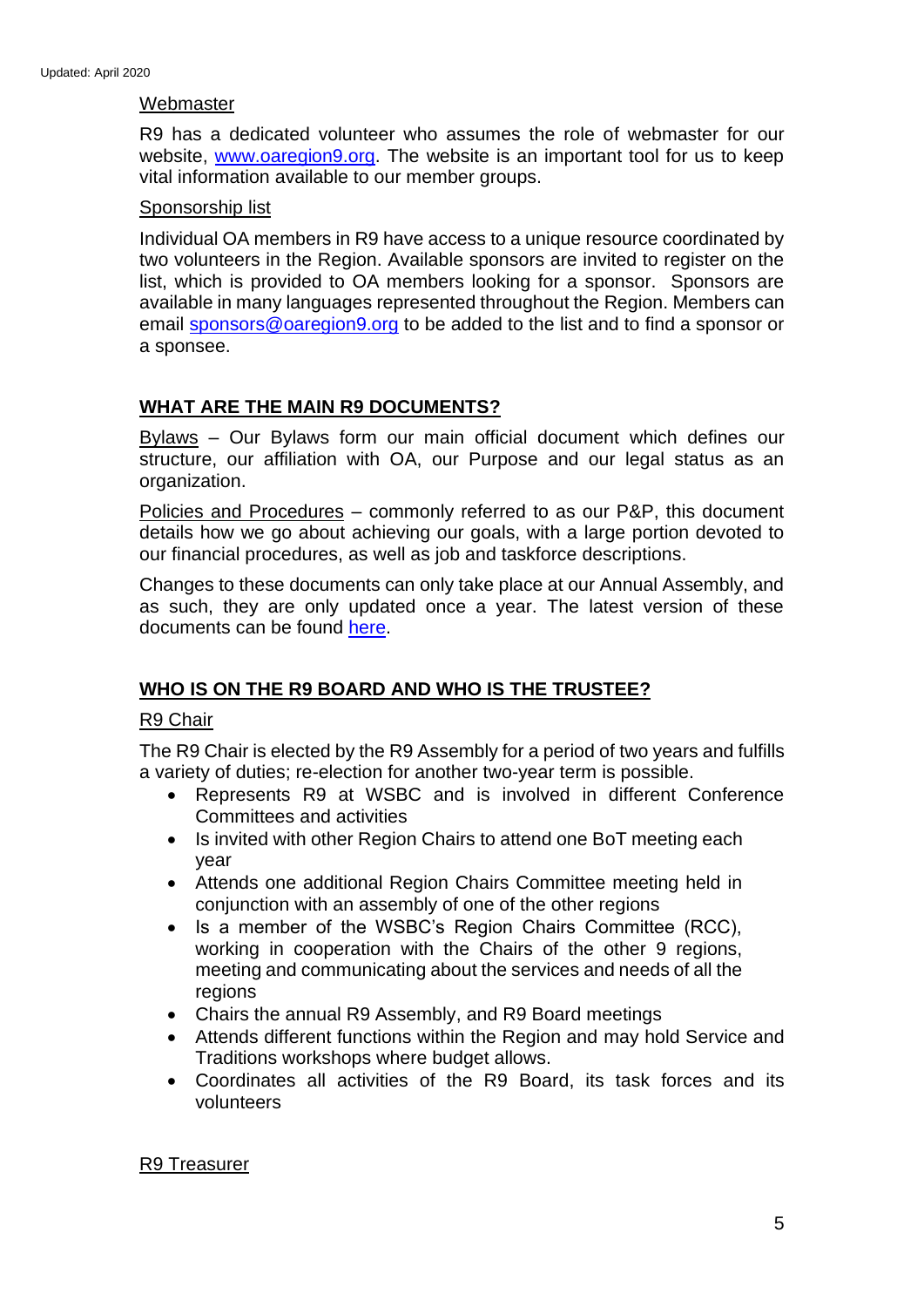The Treasurer is elected by the R9 Assembly for a period of two years and fills a variety of duties:

- Prepares an annual budget for approval of the assembly.
- Maintains records of all Income and expenses incurred by the different activities in the Region.
- Provide an annual report of all contributions received, as well as income and expenses.
- Maintains the R9 bank account and records of monies kept by different functions in other countries
- Liaises with the Accountant, signatories and the Banker as necessary.
- Liaison with some of the R9 volunteers.

#### R9 Secretary

The Secretary is elected by the R9 Assembly for a period of two years and fills a variety of duties:

- Maintaining accurate minutes and records of all Region decisions and actions at the Assembly.
- Scheduling regular Board meetings throughout the year, and recording decisions and reports.
- Coordinating various Assembly documents before Assembly
- Liaison with some of the R9 volunteers.

#### R9 Communications Officer

The Communications Officer (CO) position was created in 2016 to assist other board members and perform the duties of any board position when required. The CO is elected for two years, and fulfills a variety of duties, including:

- Liaison with the R9 fellowship through regular communications.
- Maintaining updated contact lists for OA members, groups and Service Bodies in R9.
- Liaison with some of the R9 volunteers.

#### R9 Trustee

The R9 Trustee is elected by the WSBC for a period of three years and fulfills a variety of duties:

- The Trustee is a member of the BoT (see more information below).
- Attends BoT meetings with BoT members and WSO staff in a face-toface capacity or electronically.
- Is involved in different committees and activities at WSBC level and/or within the BoT.
- Carries the message of the BoT in the Region, by visiting and communicating with the NSB/LSB, IGs and groups within the Region and by holding workshops (these may have varying topics covering service, traditions, concepts, OA's primary purpose & topics from the strategic plan) in different locations throughout the Region.
- Works with the other trustees and the Region chairs on the strategic operations plan for OA.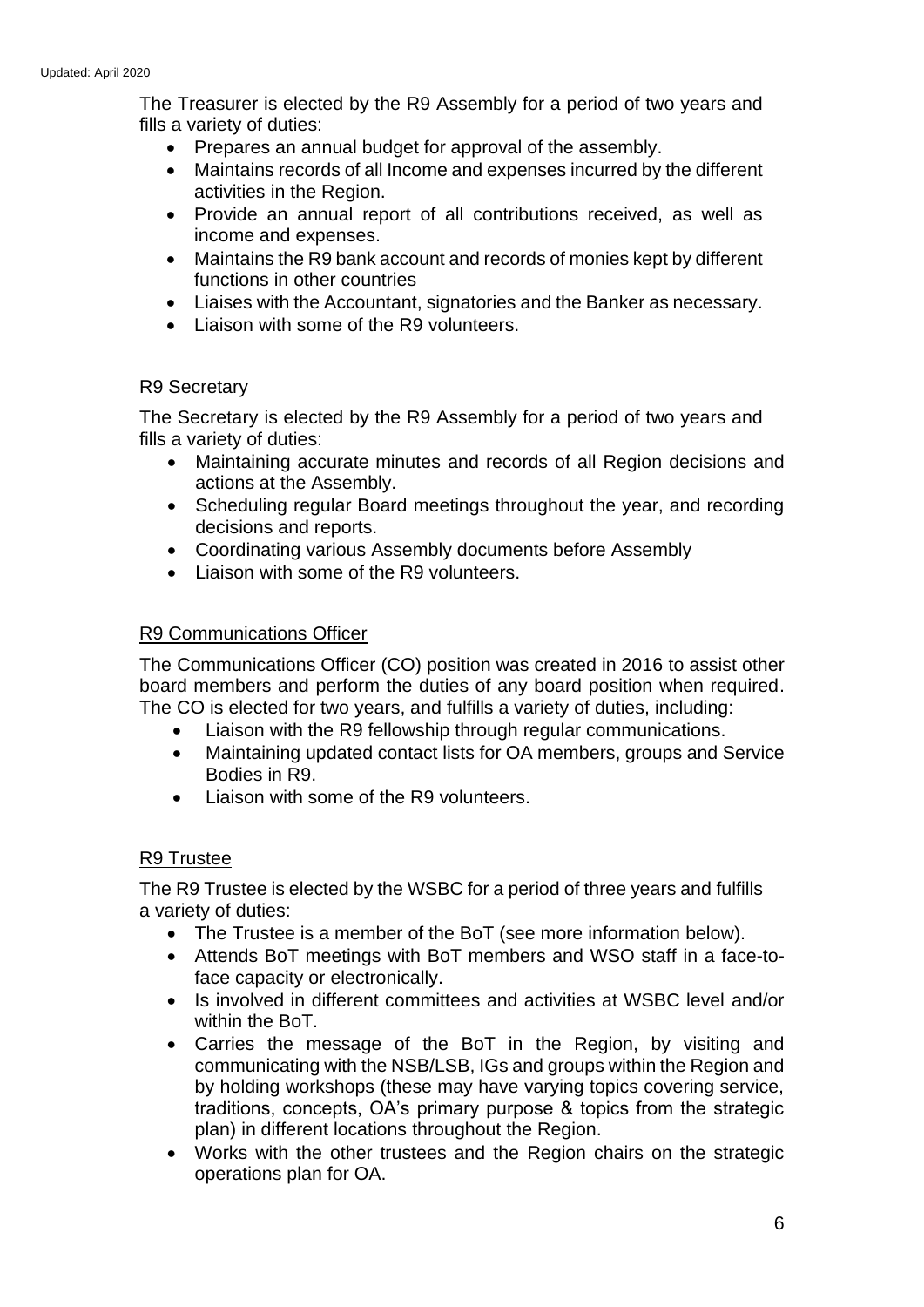- The Trustee attends, WSBC and WSO convention.
- The Trustee's expenses are met in part from the budget set and agreed upon by the trustees (this is funded from contributions from the worldwide fellowship) and in part when conducting a workshop, from the local SB.
- The Trustee also attends the R9 Assembly as the representative of the BoT and has a voice but not a vote.

# **HOW DOES THE REGION COORDINATE WITH OTHER SERVICE BODIES?**

# World Service Business Conference (WSBC)

The WSBC (the Conference) is an annual meeting of delegates from NSB/LSBs and IGs worldwide, held in April/May in Albuquerque, New Mexico, USA. The conference lasts five days with discussions, workshops, committees, debates and decisions relating to OA as a whole, and represents the Group Conscience of OA as a whole.

The WSBC discusses and provides guidelines for all aspects of OA group, IG and NSB/LSB activities – literature, budget, group handbook, committee guidelines, public information etc. All literature that is approved at the WSBC carries the 'conference seal of approval' which means that it represents the group conscience of OA as a whole.

OA also offers a Delegate support fund aimed at assisting NSB/LSBs and IGs for their delegates to attend WSBC. Contributions are received from service bodies throughout the fellowship and are distributed to NSB/LSBs and IGs who apply for assistance. Details can be received from [www.oa.org.](http://www.oa.org/)

#### Board of Trustees (BoT)

The BoT is comprised of Trustees from the ten different Regions, and six General Service Trustees, plus one Virtual Service Trustee each of whom are elected directly by the delegates to the WSBC. Candidates for Region Trustee are put forward to the Conference by the Regions. The main functions of the BoT are to represent OA as a whole, to act as guardians of the 12 Steps, 12 Traditions and 12 Concepts of Overeaters Anonymous and to promote education within the fellowship worldwide.

#### World Service Office

The WSO located in Albuquerque New Mexico, USA, provides a variety of services for the BoT, WSBC, Regions, NSB/LSBs, IGs and Groups, including:

- Clearing house for worldwide inquiries
- Providing information about OA to the still suffering compulsive overeater, to media representatives and health professionals interested in OA's Twelve-Step approach to recovery from compulsive overeating
- Supporting individual members and OA groups worldwide
- Registration of all OA groups, IGs and NSB/LSBs (available online)
- Providing everything new groups need to get started in the Group Starter Kit
- Providing office services to the BoT, WSBC and the World Service Convention**,** including printing and distribution of material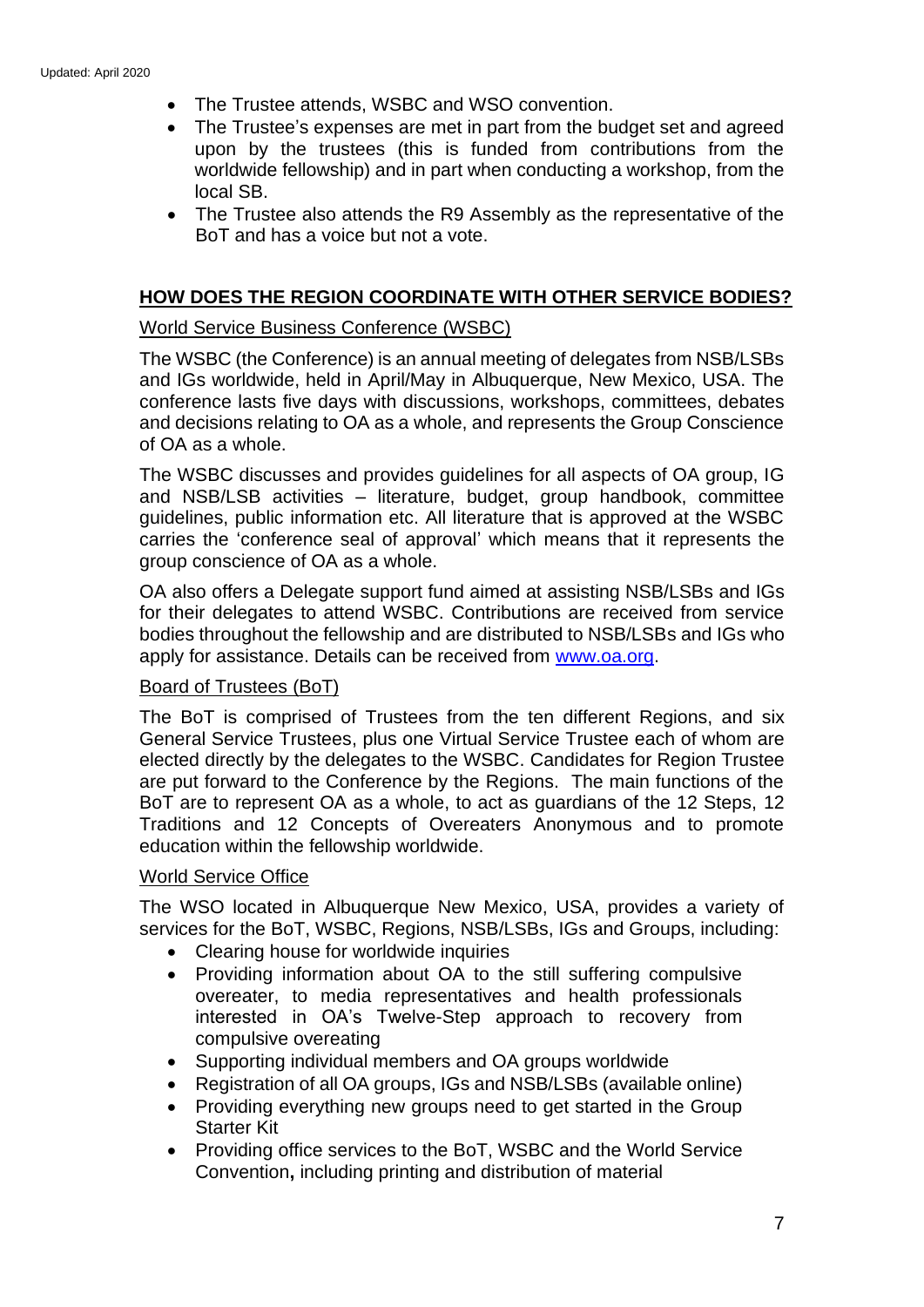- Producing all the Conference and BoT approved literature
- Selling over 100 literature and recovery-related items which can be ordered from the Catalogue
- Producing and distributing of the quarterly newsletter *A Step Ahead*, and the *Courier* (newsletter for professionals) to all NSB/LSBs, IGs (available online)
- Website maintaining the OA Website **[\(www.oa.org](http://www.oa.org/)**)

# **HOW IS R9 FUNDED?**

R9 is self-supporting, receiving contributions from its member NSB/LSBs, IGs, groups and non-affiliated groups. The surplus from our conventions/assemblies is an important source of funding for activities.

# **WHAT ARE OUR EXPENSES?**

Due to the vast geographic range of our Region and our diversity in language, our expenses for travel and accommodation etc. are much higher than some other Regions and they are:

- Funding of R9 Officers to R9 Assemblies.
- Funding R9 Chair to WSBC; funding R9 Chair to Region Chairs Committee meetings when appropriate and when funds are available.
- Subsidizing NSB/LSB and IG representatives to attend R9 Assembly.
- Assistance to IGs, NSB/LSBs for translations and other projects.
- Website maintaining the R9 Website [www.oaregion9.org.](http://www.oaregion9.org/)

# **WHAT AREA DOES R9 COVER?**

R9 is composed of OA groups and IGs and NSB/LSBs in Africa, Europe, Middle East and Western Asia.